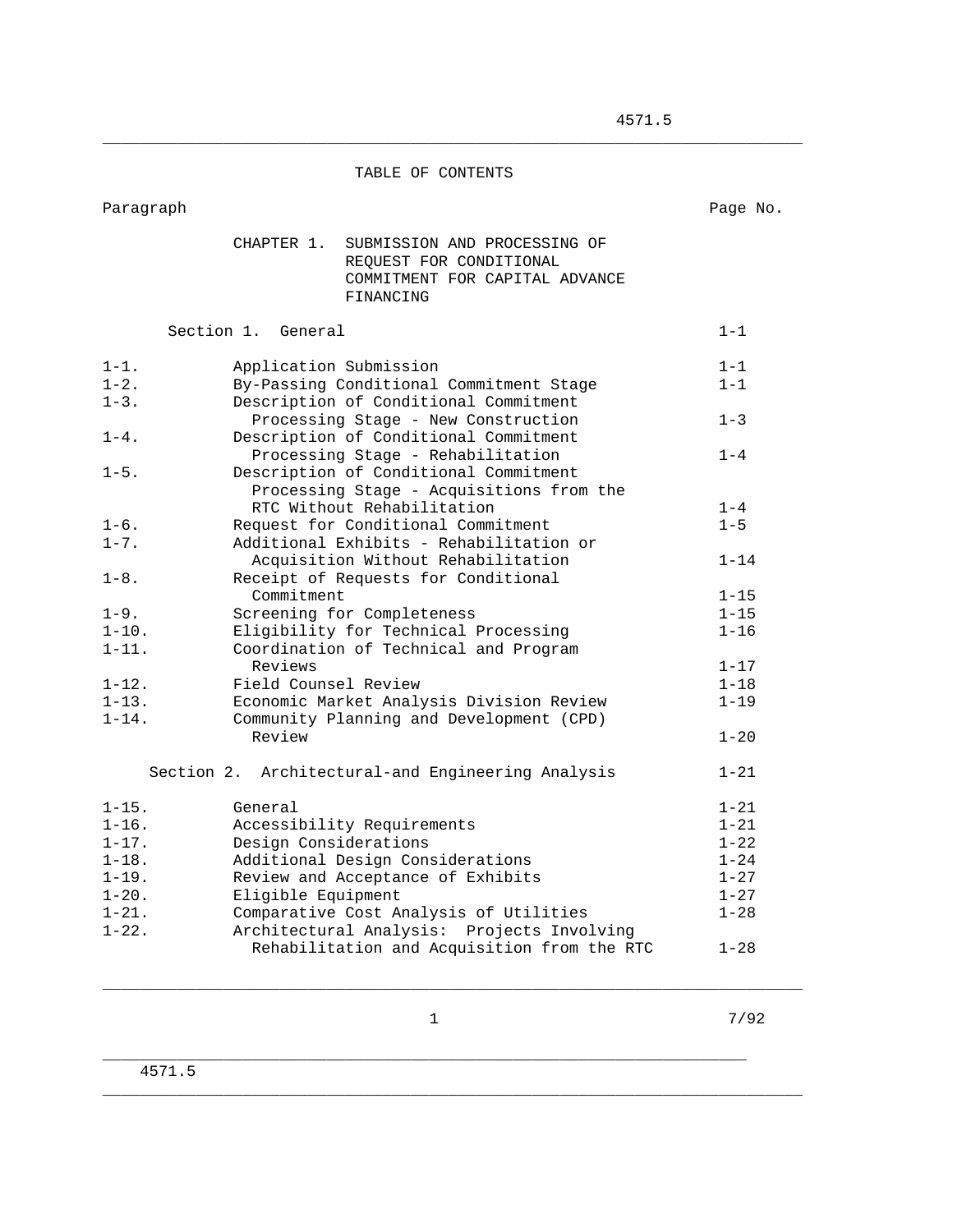| Paragraph  |                                                                                     | Page No. |
|------------|-------------------------------------------------------------------------------------|----------|
|            | Section 3. Cost Processing                                                          | $1 - 30$ |
| $1 - 23$ . | General                                                                             | $1 - 30$ |
| $1 - 24$ . | Cost Not Attributable to Dwelling Use                                               | $1 - 30$ |
| $1 - 25$ . | Adequacy of Estimates                                                               | $1 - 31$ |
| $1 - 26$ . | Builder's Profit                                                                    | $1 - 32$ |
| $1 - 27$ . | Impact Fees                                                                         | $1 - 32$ |
| $1 - 28$ . | Capital Expenditures                                                                | $1 - 32$ |
| $1 - 29.$  | Supplemental Estimates                                                              | $1 - 33$ |
| $1 - 30$ . | Cost Analysis: Rehabilitation                                                       | $1 - 33$ |
|            | Section 4. Valuation Analysis                                                       | $1 - 36$ |
| $1 - 31$ . | General                                                                             | $1 - 36$ |
| $1 - 32$ . | Environmental Assessment and Site Appraisal                                         | $1 - 36$ |
| $1 - 33$ . | Replacement Cost Estimate (New Construction)                                        | $1 - 37$ |
| $1 - 34$ . | Annual Operating Expense Estimate                                                   | $1 - 39$ |
| $1 - 35$ . | Estimate of Income                                                                  | $1 - 42$ |
| $1 - 36$ . | Income Computations                                                                 | $1 - 42$ |
| $1 - 37$ . | Maximum Permissible Rental Analysis                                                 | $1 - 43$ |
| $1 - 38$ . | Estimate of Operating Deficit                                                       | $1 - 43$ |
| $1 - 39$ . | Income Approach to Value                                                            | $1 - 43$ |
| $1 - 40$ . | Comparison Approach to Value                                                        | $1 - 43$ |
| $1 - 41$ . | Calculation of Budgeted Construction Cost                                           | $1 - 43$ |
| $1 - 42$ . | Tenant Paid Utility Allowances (PBE)<br>Valuation Analysis: Rehabilitation Projects | $1 - 43$ |
| $1 - 43$ . |                                                                                     | $1 - 44$ |
|            | Section 5. Mortgage Credit Analysis                                                 | $1 - 47$ |
| $1 - 44$ . | General                                                                             | $1 - 47$ |
| $1 - 45$ . | Analysis of the General Contractor                                                  | $1 - 47$ |
| $1 - 46$ . | Analysis of Sponsor and owner                                                       | $1 - 47$ |
| $1 - 47$ . | Determination of Maximum Capital Advance                                            | $1 - 47$ |
| $1 - 48$ . | Maximum Capital Advance                                                             | $1 - 51$ |
| $1 - 49$ . | Owner's Cost Savings                                                                | $1 - 52$ |
| $1 - 50$ . | Determination of the Financial Requirements                                         |          |
|            | to Complete the Project                                                             | $1 - 53$ |
| $1 - 51$ . | Determination of Owner's Financial Capacity                                         |          |
|            | to Close the Transaction and Operate the                                            |          |
|            | Project                                                                             | $1 - 54$ |
| $1 - 52$ . | Recording the Results of the Mortgage                                               |          |
|            | Credit Analysis                                                                     | $1 - 55$ |

7/92 2

\_\_\_\_\_\_\_\_\_\_\_\_\_\_\_\_\_\_\_\_\_\_\_\_\_\_\_\_\_\_\_\_\_\_\_\_\_\_\_\_\_\_\_\_\_\_\_\_\_\_\_\_\_\_\_\_\_\_\_\_\_\_\_\_\_\_\_\_\_

\_\_\_\_\_\_\_\_\_\_\_\_\_\_\_\_\_\_\_\_\_\_\_\_\_\_\_\_\_\_\_\_\_\_\_\_\_\_\_\_\_\_\_\_\_\_\_\_\_\_\_\_\_\_\_\_\_\_\_\_\_\_\_\_\_\_\_\_\_\_\_\_\_\_\_

 4571.5 \_\_\_\_\_\_\_\_\_\_\_\_\_\_\_\_\_\_\_\_\_\_\_\_\_\_\_\_\_\_\_\_\_\_\_\_\_\_\_\_\_\_\_\_\_\_\_\_\_\_\_\_\_\_\_\_\_\_\_\_\_\_\_\_\_\_\_\_\_\_\_\_\_\_\_

Paragraph Page No.

Section 6. Management Processing 1-57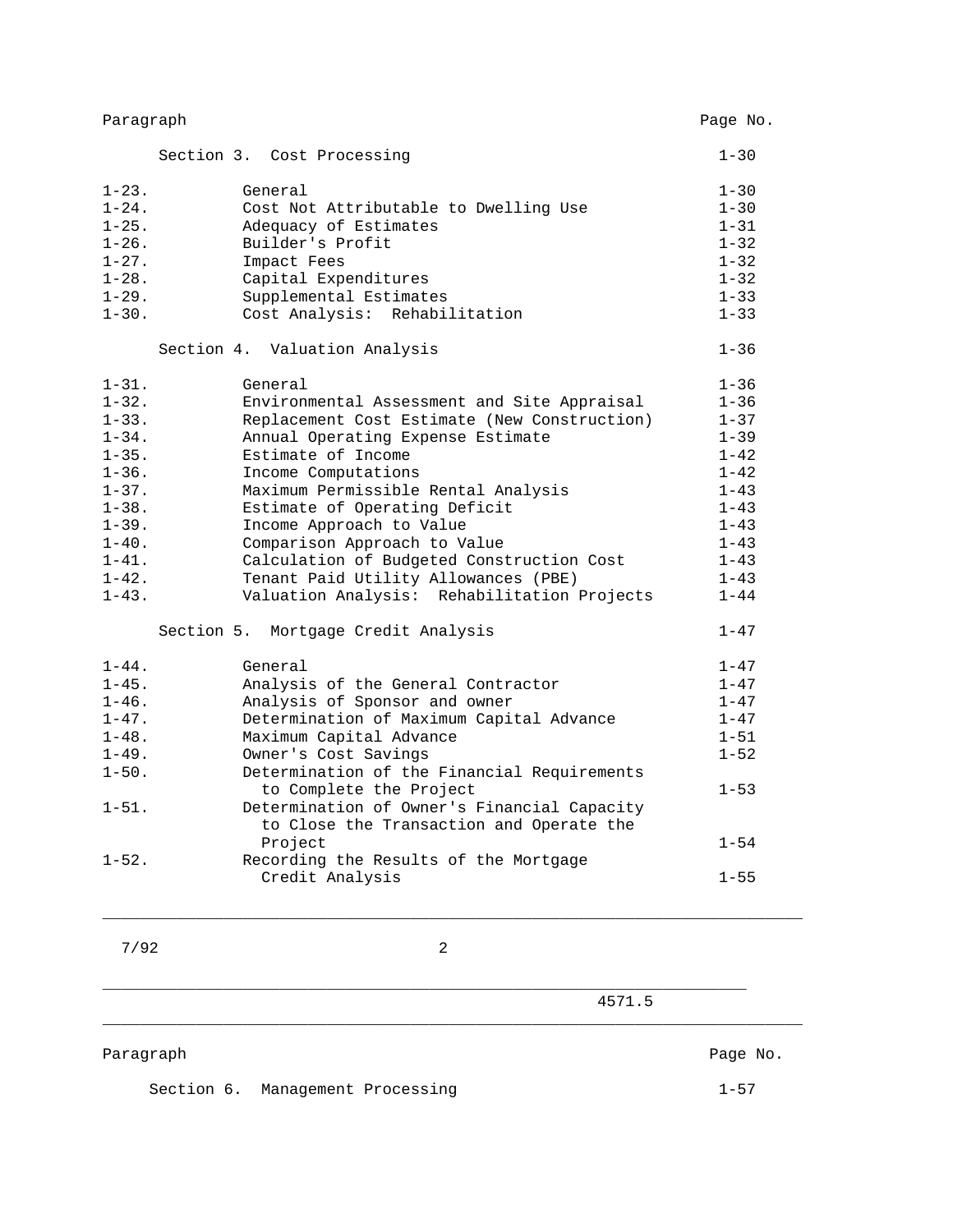| $1 - 53$ .<br>$1 - 54$ .<br>$1 - 55$ .<br>$1 - 56$ .<br>$1 - 57$ . | General<br>Review of Management's Qualifications<br>Review of Form of Lease<br>Review of Forms HUD-92013 and HUD-92264<br>Report to Housing Director                      | $1 - 57$<br>$1 - 57$<br>$1 - 58$<br>$1 - 58$<br>$1 - 58$ |
|--------------------------------------------------------------------|---------------------------------------------------------------------------------------------------------------------------------------------------------------------------|----------------------------------------------------------|
|                                                                    | Section 7. Relocation Review                                                                                                                                              | $1 - 59$                                                 |
| $1 - 58$ .<br>$1 - 59$ .<br>$1 - 60$ .                             | General<br>MHR Responsibilities<br>CPD Responsibilities<br>Section 8. Fair Housing and Equal Opportunity                                                                  | $1 - 59$<br>$1 - 59$<br>$1 - 59$                         |
|                                                                    | Review                                                                                                                                                                    | $1 - 60$                                                 |
| $1 - 61$ .<br>$1 - 62$ .                                           | General<br>FHEO Responsibilities<br>Section 9. Additional Program Requirements                                                                                            | $1 - 60$<br>$1 - 60$<br>$1 - 62$                         |
| $1 - 63$ .<br>$1 - 64$ .<br>$1 - 65$ .                             | Maintaining Timely Application Processing<br>Fund Reservation Extensions and Cancellations<br>Deobligation of Section 202 Fund<br>Reservation and Project Rental          | $1 - 62$<br>$1 - 62$                                     |
| $1 - 66$ .<br>$1 - 67$ .<br>$1 - 68$ .<br>$1 - 69$ .               | Assistance Contract and Budget Authority<br>Monitoring Activities<br>Site Changes<br>Secondary Financing<br>Requests to Transfer Fund Reservations and<br>Change Sponsors | $1 - 63$<br>$1 - 64$<br>$1 - 65$<br>$1 - 67$<br>$1 - 69$ |
|                                                                    | Section 10. Preparing and Issuing<br>Conditional Commitment                                                                                                               | $1 - 71$                                                 |
| $1 - 70$ .<br>$1 - 71.$<br>$1 - 72$ .                              | Housing Development Director Functions<br>Conditional Commitment Conference<br>Amendments to Reservations of Capital Advance<br>and PRAC Funds                            | $1 - 71$<br>$1 - 71$<br>$1 - 71$                         |
|                                                                    | 3                                                                                                                                                                         | 7/92                                                     |
| 4571.5                                                             |                                                                                                                                                                           |                                                          |
| Paragraph                                                          |                                                                                                                                                                           | Page No.                                                 |
|                                                                    | SUBMISSION AND PROCESSING OF<br>CHAPTER 2.<br>REQUEST FOR FIRM COMMITMENT FOR<br>CAPITAL ADVANCE FINANCING                                                                |                                                          |
| Section 1.                                                         | General                                                                                                                                                                   | $2 - 1$                                                  |
| $2 - 1$ .<br>$2 - 2$ .<br>$2 - 3$ .                                | Processing Stage and Variations<br>Description of Firm Commitment Stage<br>Target Dates                                                                                   | $2 - 1$<br>$2 - 1$<br>$2 - 1$                            |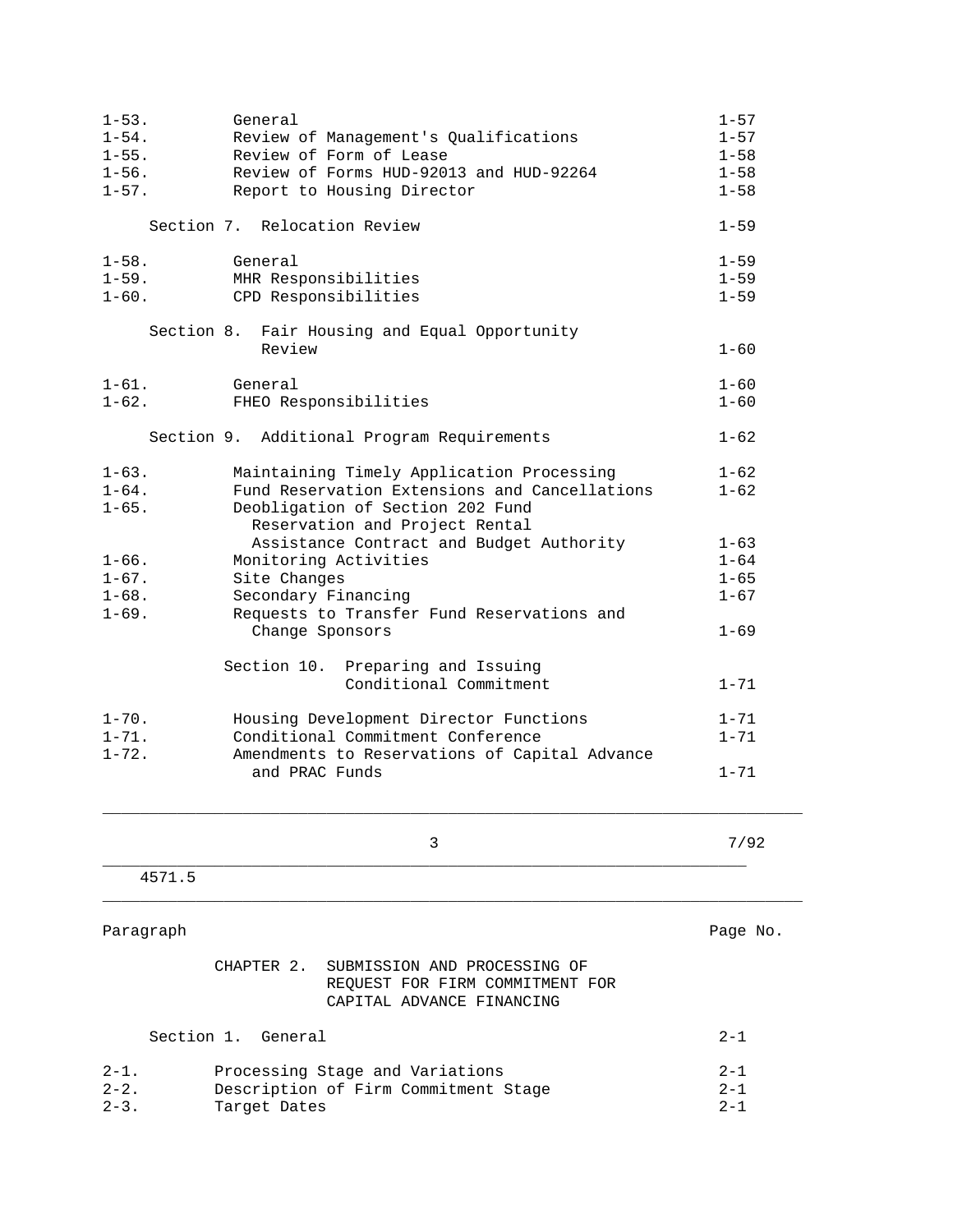| $2 - 4$ .  | Required Exhibits                                                                   | $2 - 1$ |
|------------|-------------------------------------------------------------------------------------|---------|
| $2 - 5$ .  | Receipt of Requests for Firm Commitment                                             |         |
|            | for Capital Advance Financing                                                       | $2 - 2$ |
| $2 - 6$ .  | Screening for Completeness                                                          | $2 - 2$ |
| $2 - 7$ .  | Eligibility for Technical Processing                                                | $2 - 2$ |
| $2 - 8$ .  | Coordination of Technical and Program                                               |         |
|            | Reviews                                                                             | $2 - 3$ |
|            | Section 2. Technical Reviews                                                        | $2 - 4$ |
| $2 - 9$ .  | Architectural and Engineering Analysis                                              | $2 - 4$ |
| $2 - 10$ . | Cost Analysis                                                                       | $2 - 4$ |
| $2 - 11.$  | Valuation Analysis                                                                  | $2 - 5$ |
| $2 - 12$ . | Mortgage Credit Analysis                                                            | $2 - 5$ |
| $2 - 13$ . | Fair Housing and Equal Opportunity Review                                           | $2 - 6$ |
|            | Section 3. Preparing and Issuing Commitment                                         | $2 - 7$ |
| $2 - 14$ . | Housing Development Director's Function                                             | $2 - 7$ |
| $2 - 15$ . | Amendment of Capital Advance Reservation                                            | $2 - 7$ |
| $2 - 16$ . | Preparation of Commitment for Capital Advance<br>Financing, Form HUD-92432-CA (Firm |         |
|            | Commitment)                                                                         | $2 - 8$ |
| $2 - 17$ . | Preparation and Approval of Agreement to<br>Enter into a Project Rental Assistance  |         |
|            | Contract (Agreement, Forms HUD 90172-CA                                             |         |
|            | (Part 1) and HUD-90172B-CA (Part 2) and                                             |         |
|            | HUD-90167-CA, Capital Advance Agreement                                             | $2 - 8$ |
|            |                                                                                     |         |

7/92 4

\_\_\_\_\_\_\_\_\_\_\_\_\_\_\_\_\_\_\_\_\_\_\_\_\_\_\_\_\_\_\_\_\_\_\_\_\_\_\_\_\_\_\_\_\_\_\_\_\_\_\_\_\_\_\_\_\_\_\_\_\_\_\_\_\_\_\_\_\_

\_\_\_\_\_\_\_\_\_\_\_\_\_\_\_\_\_\_\_\_\_\_\_\_\_\_\_\_\_\_\_\_\_\_\_\_\_\_\_\_\_\_\_\_\_\_\_\_\_\_\_\_\_\_\_\_\_\_\_\_\_\_\_\_\_\_\_\_\_\_\_\_\_\_\_

\_\_\_\_\_\_\_\_\_\_\_\_\_\_\_\_\_\_\_\_\_\_\_\_\_\_\_\_\_\_\_\_\_\_\_\_\_\_\_\_\_\_\_\_\_\_\_\_\_\_\_\_\_\_\_\_\_\_\_\_\_\_\_\_\_\_\_\_\_\_\_\_\_\_\_

4571.5

| Paragraph  |                                              | Page No. |
|------------|----------------------------------------------|----------|
|            | Section 4. Actions Prior to Initial Closing  | $2 - 9$  |
| $2 - 18$ . | General                                      | $2 - 9$  |
| $2 - 19.$  | Execution of Agreement to Enter into Project |          |
|            | Rental Assistance Payment contract           |          |
|            | (Agreement)                                  | $2 - 9$  |
| $2 - 20$ . | Notification of Property Insurance           |          |
|            | Requirements                                 | $2 - 9$  |
| $2 - 21$ . | Execution of Capital Advance Agreement       | $2 - 9$  |
| $2 - 22$ . | Preparing for Initial Disbursement of        |          |
|            | Capital Advance Funds                        | $2 - 10$ |
|            | Section 5. Award of Construction Contract by |          |
|            | Competitive Bidding or Negotiation           | $2 - 13$ |
| $2 - 23$ . | General                                      | $2 - 12$ |
| $2 - 24$ . | Section 3 Applicability                      | $2 - 12$ |
| $2 - 25$ . | Form of Construction Contract                | $2 - 12$ |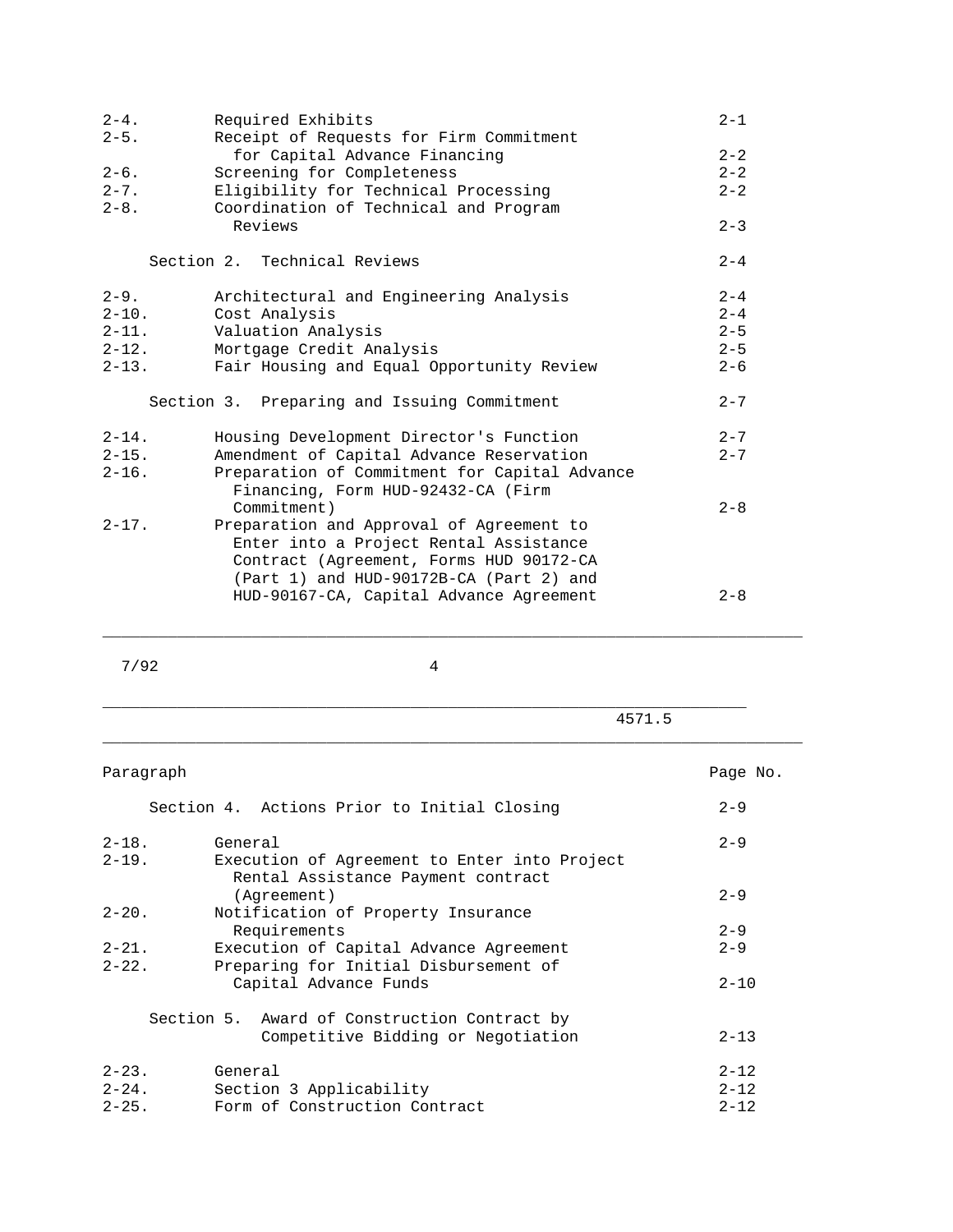| $2 - 26$ . | Architect's Additional Services for      |          |
|------------|------------------------------------------|----------|
|            | Competitively-Bid Projects               | $2 - 12$ |
| $2 - 27$ . | Estimate of Construction Cost            | $2 - 13$ |
| $2 - 28$ . | Project Manual                           | $2 - 14$ |
| $2 - 29$ . | Form of Project Manual Documents         | $2 - 14$ |
| $2 - 30$ . | Incentive Payment and Actual Damages     | $2 - 20$ |
| $2 - 31$ . | Invitation for Bids                      | $2 - 22$ |
| $2 - 32$ . | Addenda                                  | $2 - 24$ |
| $2 - 33.$  | Bid Opening                              | $2 - 25$ |
| $2 - 34$ . | Low Bidder                               | $2 - 25$ |
| $2 - 35$ . | Bid Withdrawal or Rejection              | $2 - 26$ |
| $2 - 36$ . | Bid Protests                             | $2 - 28$ |
| $2 - 37$ . | Owner's Submission of Proposed Contract  |          |
|            | Award Documents                          | $2 - 29$ |
| $2 - 38$ . | Contract Award                           | $2 - 31$ |
| $2 - 39$ . | Department of Labor Notification         | $2 - 31$ |
| $2 - 40$ . | Pre Construction Conference              | $2 - 31$ |
|            | CHAPTER 3. INITIAL CLOSING               | $3 - 1$  |
| $3 - 1$ .  | Preparation for Initial Closing          | $3 - 1$  |
| $3 - 2$ .  | Responsibilities of Field Office Manager |          |
|            | and Chief Counsel                        | $3 - 1$  |
| $3 - 3$ .  | Additions or Deletions to Standard Forms | $3 - 1$  |
| $3 - 4$ .  | Documents Required at Initial Closing    | $3 - 2$  |

\_\_\_\_\_\_\_\_\_\_\_\_\_\_\_\_\_\_\_\_\_\_\_\_\_\_\_\_\_\_\_\_\_\_\_\_\_\_\_\_\_\_\_\_\_\_\_\_\_\_\_\_\_\_\_\_\_\_\_\_\_\_\_\_\_\_\_\_\_

\_\_\_\_\_\_\_\_\_\_\_\_\_\_\_\_\_\_\_\_\_\_\_\_\_\_\_\_\_\_\_\_\_\_\_\_\_\_\_\_\_\_\_\_\_\_\_\_\_\_\_\_\_\_\_\_\_\_\_\_\_\_\_\_\_\_\_\_\_\_\_\_\_\_\_

 $5$  7/92

 4571.5 \_\_\_\_\_\_\_\_\_\_\_\_\_\_\_\_\_\_\_\_\_\_\_\_\_\_\_\_\_\_\_\_\_\_\_\_\_\_\_\_\_\_\_\_\_\_\_\_\_\_\_\_\_\_\_\_\_\_\_\_\_\_\_\_\_\_\_\_\_\_\_\_\_\_\_

| Paragraph  |                                          | Page No. |
|------------|------------------------------------------|----------|
|            | CHAPTER 3. INITIAL CLOSING (cont.)       | $3 - 1$  |
| $3 - 5$ .  | Title Policy                             | $3 - 2$  |
| $3 - 6$ .  | Control over Owner                       | $3 - 2$  |
| $3 - 7$ .  | Construction Contract                    | $3 - 2$  |
| $3 - 8$ .  | Materials Stored Off-Site                | $3 - 3$  |
| $3 - 9$ .  | Assurance of Completion                  | $3 - 3$  |
| $3 - 10$ . | Acceptable Surety and Amount of Bond     | $3 - 4$  |
| $3 - 11$ . | Required Off-Site Improvements           | $3 - 4$  |
| $3 - 12$ . | Property Insurance Requirements          | $3 - 4$  |
| $3 - 13$ . | Leaseholds                               | $3 - 5$  |
| $3 - 14$ . | Required Minimum Capital Investment      | $3 - 5$  |
| $3 - 15$ . | Collateral Agreements                    | $3 - 6$  |
| $3 - 16$ . | Owner's Attorney's Closing Opinion       | $3 - 6$  |
| $3 - 17$ . | Fidelity Bond during Construction Period | $3 - 6$  |
| $3 - 18$ . | Construction Funds Provided by Owner     | $3 - 7$  |
| $3 - 19$ . | Custody of original Documents            | $3 - 7$  |
| $3 - 20$ . | Initial Capital Advance Disbursement     | $3 - 7$  |
| $3 - 21$ . | Closing Memorandum                       | $3 - 7$  |
| $3 - 22$ . | Revision of Instruments                  | $3 - 7$  |

CHAPTER 4. CONSTRUCTION PERIOD 4-1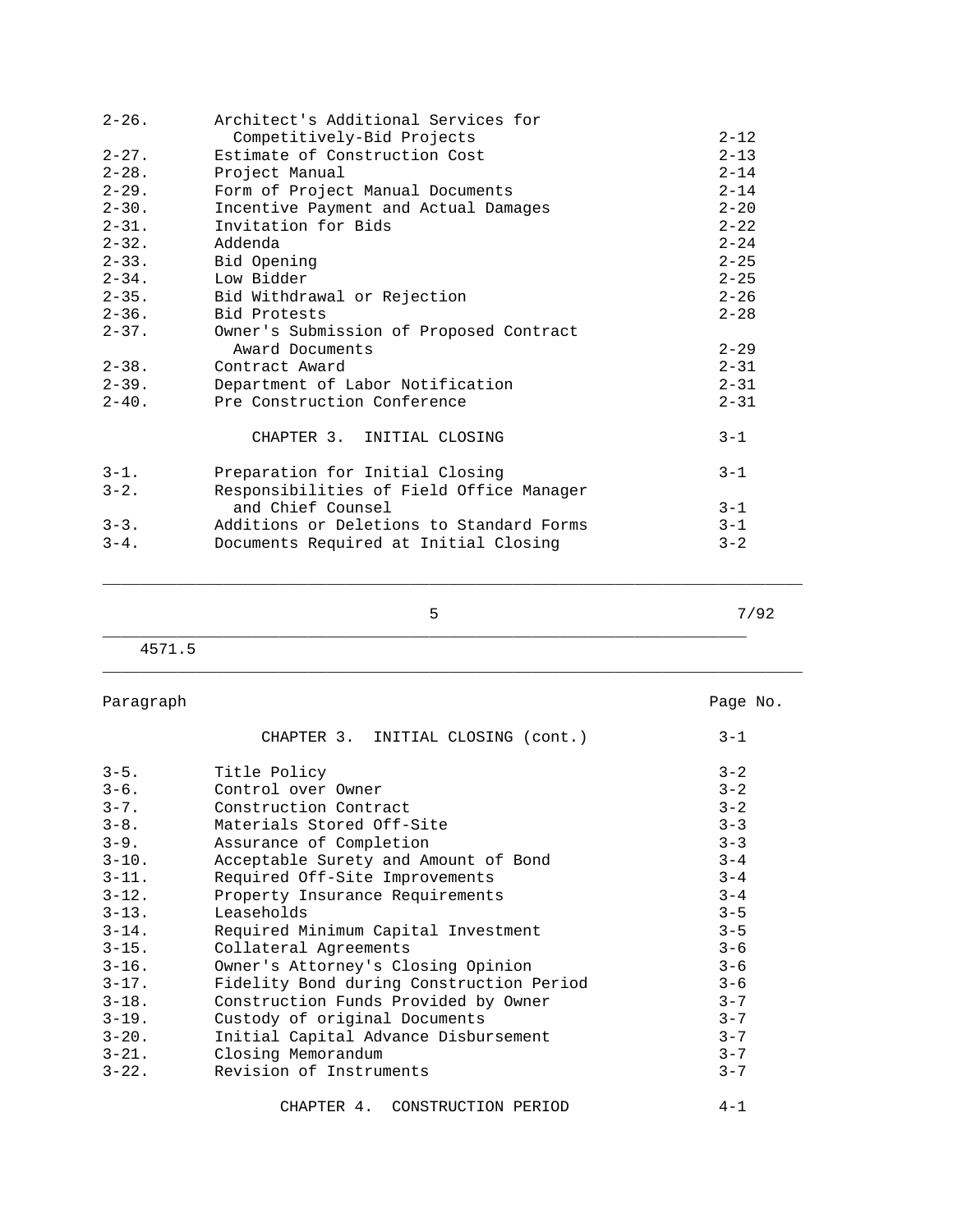| $4 - 1$ .  | Disbursing Capital Advance Proceeds          | $4 - 1$  |
|------------|----------------------------------------------|----------|
| $4 - 2$ .  | Project Contingency                          | $4 - 4$  |
| $4 - 3$ .  | Holdback of Capital Advance Proceeds         | $4 - 5$  |
| $4 - 4$ .  | Payment for Off-Site Facilities              | $4 - 7$  |
| $4 - 5$ .  | Processing Change Orders                     | $4 - 8$  |
| $4 - 6$ .  | Increase in Capital Advance Amount           | $4 - 9$  |
| $4 - 7$ .  | Work Stoppage                                | $4 - 12$ |
| $4 - 8$ .  | Management Processing during Construction    | $4 - 12$ |
| $4 - 9$ .  | Operating Budget Approval                    | $4 - 17$ |
| $4 - 10$ . | Inspection at Project Completion             | $4 - 18$ |
| $4 - 11$ . | Requests to Occupy                           | $4 - 18$ |
| $4 - 12$ . | Review of Project Acceptance                 | $4 - 19$ |
| $4 - 13$ . | Project Rental Assistance Contract (PRAC)    | $4 - 20$ |
| $4 - 14$ . | Marketing and Initial Rent-up                | $4 - 21$ |
| $4 - 15$ . | Joint Pre-Cost Certification Conference      | $4 - 23$ |
|            | CHAPTER 5. COST CERTIFICATION                | $5 - 1$  |
| $5 - 1$ .  | General                                      | $5 - 1$  |
| $5 - 2$ .  | Request for Submission of Cost Certification | $5 - 1$  |

\_\_\_\_\_\_\_\_\_\_\_\_\_\_\_\_\_\_\_\_\_\_\_\_\_\_\_\_\_\_\_\_\_\_\_\_\_\_\_\_\_\_\_\_\_\_\_\_\_\_\_\_\_\_\_\_\_\_\_\_\_\_\_\_\_\_\_\_\_

\_\_\_\_\_\_\_\_\_\_\_\_\_\_\_\_\_\_\_\_\_\_\_\_\_\_\_\_\_\_\_\_\_\_\_\_\_\_\_\_\_\_\_\_\_\_\_\_\_\_\_\_\_\_\_\_\_\_\_\_\_\_\_\_\_\_\_\_\_\_\_\_\_\_\_

\_\_\_\_\_\_\_\_\_\_\_\_\_\_\_\_\_\_\_\_\_\_\_\_\_\_\_\_\_\_\_\_\_\_\_\_\_\_\_\_\_\_\_\_\_\_\_\_\_\_\_\_\_\_\_\_\_\_\_\_\_\_\_\_\_\_\_\_\_\_\_\_\_\_\_

4571.5

| Paragraph  |                                             | Page No. |
|------------|---------------------------------------------|----------|
|            | CHAPTER 5. COST CERTIFICATION (cont.)       | $5 - 1$  |
| $5 - 3$ .  | Cost Certification Documents                | $5 - 1$  |
| $5 - 4$ .  | Determination of Maximum Capital Advance    |          |
|            | Amount                                      | $5 - 2$  |
| $5 - 5$ .  | Mortgage Reduction                          | $5 - 3$  |
| $5 - 6$ .  | Operating Expense Adjustment                | $5 - 3$  |
|            | CHAPTER 6. FINAL CLOSING                    | $6 - 1$  |
| $6 - 1$ .  | General                                     | $6 - 1$  |
| $6 - 2$ .  | Property Insurance Requirements             | $6 - 2$  |
| $6 - 3$ .  | Incomplete On-Site Facilities               | $6 - 3$  |
| $6 - 4$ .  | Incomplete Off-Site Facilities              | $6 - 4$  |
| $6 - 5$ .  | Off-Site Utilities                          | $6 - 4$  |
| $6 - 6$ .  | Nonrealty Items and Alternative Security    |          |
|            | Instruments                                 | $6 - 5$  |
| $6 - 7$ .  | Request for Final Closing and Capital       |          |
|            | Advance Disbursement                        | $6 - 6$  |
| $6 - 8$ .  | Scheduling Final Closing                    | $6 - 9$  |
| $6 - 9$ .  | Guarantee Following completion              | $6 - 9$  |
| $6 - 10$ . | Items to be Paid in Cash                    | $6 - 10$ |
| $6 - 11$ . | Recalculation of Savings                    | $6 - 11$ |
| $6 - 12$ . | Release of Minimum Capital Investment (MCI) | $6 - 11$ |
| $6 - 13$ . | Closing Memorandum                          | $6 - 11$ |
| $6 - 14$ . | Disposition of Closing Documents and        |          |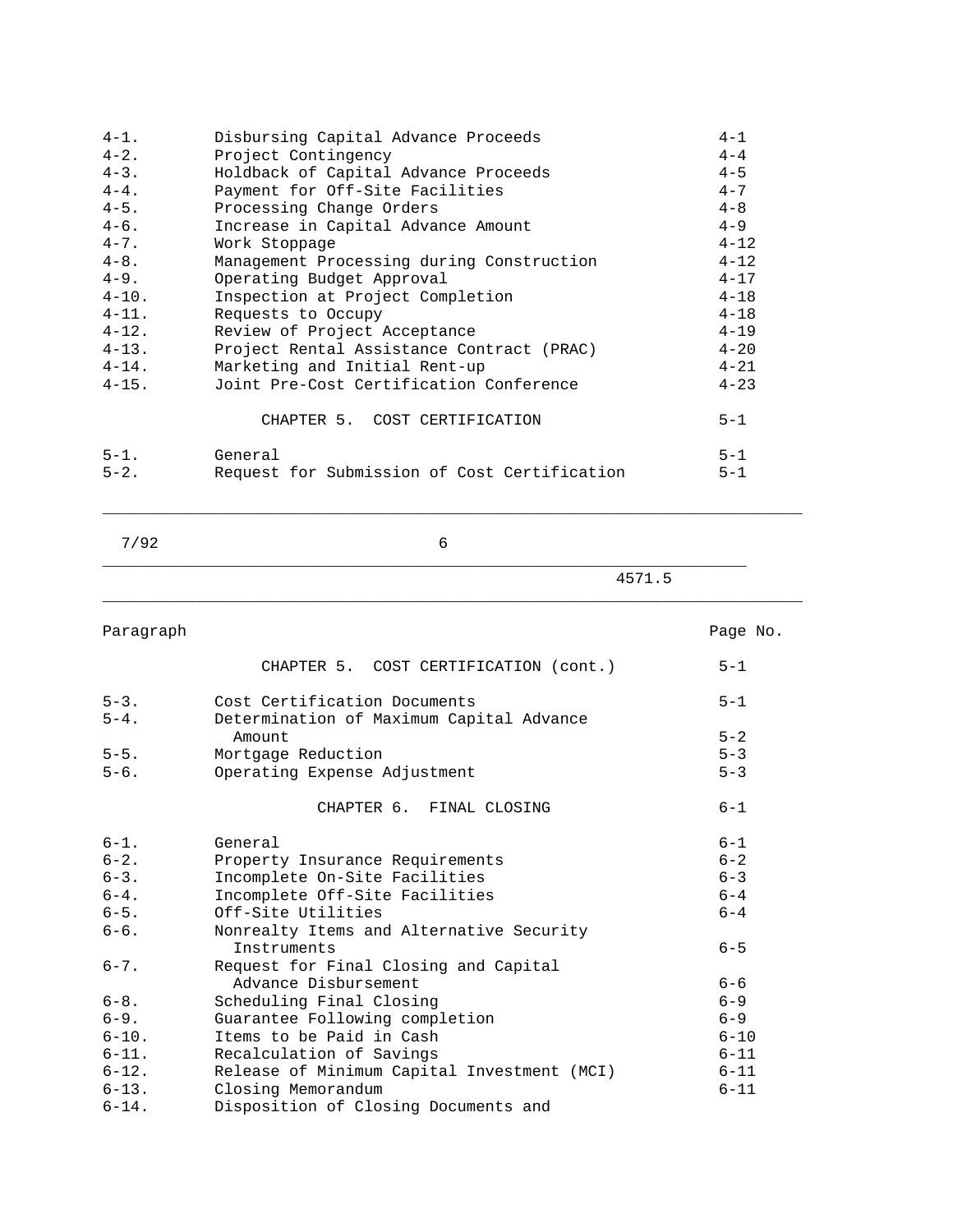|                       | 7                                                                                                                                                                | 7/92 |
|-----------------------|------------------------------------------------------------------------------------------------------------------------------------------------------------------|------|
|                       | 4571.5                                                                                                                                                           |      |
|                       | LIST OF APPENDICIES                                                                                                                                              |      |
| APPENDIX 1            | Required Exhibits for Request for Conditional<br>Commitment for Capital Advance Financing - New<br>Construction                                                  |      |
| APPENDIX 2            | Model Lease                                                                                                                                                      |      |
| APPENDIX <sub>3</sub> | Conditional Commitment/Rehabilitation or<br>Acquisition without Rehabilitation                                                                                   |      |
| APPENDIX 4            | Distribution of Application for Conditional<br>Commitment Processing of Request for Capital<br>Advance Financing - New Construction                              |      |
| APPENDIX 5            | Distribution of Application for Conditional<br>Commitment Processing for Capital Advance<br>Financing - Rehabilitation and Acquisition without<br>Rehabilitation |      |
| APPENDIX 6            | Section 202 Conditional Commitment Screening<br>Review Checklist (New Construction)                                                                              |      |
| APPENDIX 7            | Screening Checklist Summary Sheet (Conditional<br>Commitment)                                                                                                    |      |
| APPENDIX 8            | Expense Reduction Format                                                                                                                                         |      |
| APPENDIX 9            | Legal Requirements for Closing                                                                                                                                   |      |
| APPENDIX 10           | Invitation for Bids                                                                                                                                              |      |
| APPENDIX 11           | Supplement to AIA Document A 701, Instructions to<br><b>Bidders</b>                                                                                              |      |
| APPENDIX 12           | Form of Bid                                                                                                                                                      |      |
| APPENDIX 13           | Non-Collusive/Non-Identity of Interest Affidavit<br>(Prime Bidder)                                                                                               |      |
| APPENDIX 14           | Instructions for Leasehold 202 projects                                                                                                                          |      |
| APPENDIX 15           | Contents of Capital Advance Transcript                                                                                                                           |      |

\_\_\_\_\_\_\_\_\_\_\_\_\_\_\_\_\_\_\_\_\_\_\_\_\_\_\_\_\_\_\_\_\_\_\_\_\_\_\_\_\_\_\_\_\_\_\_\_\_\_\_\_\_\_\_\_\_\_\_\_\_\_\_\_\_\_\_\_\_\_\_\_\_\_\_